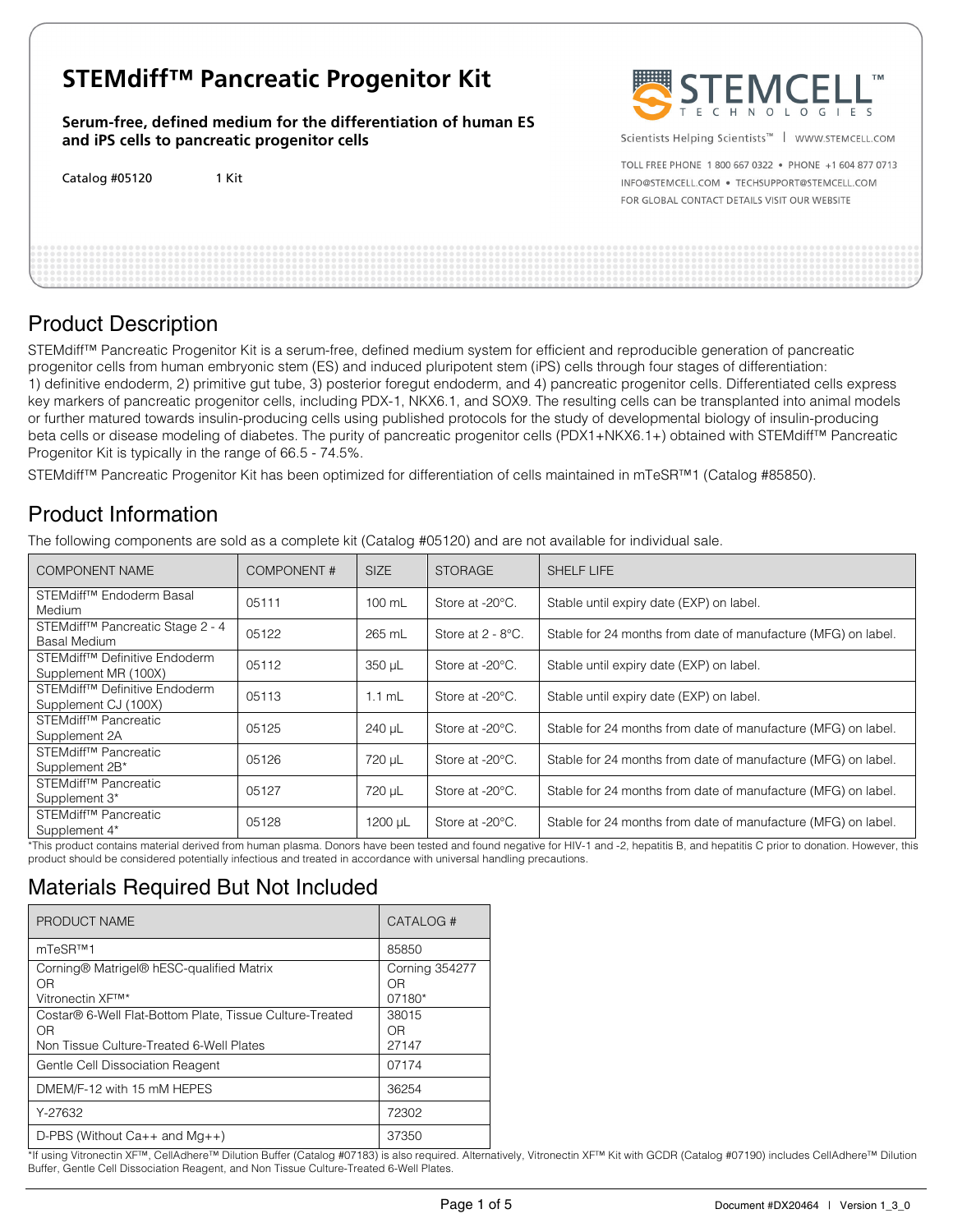

## Directions for Use

Please read the entire protocol before proceeding. Use sterile techniques when performing the following protocols.

NOTE: For complete instructions on coating plates with Corning® Matrigel® or Vitronectin XF™, and maintaining high-quality human ES and iPS cells for use in differentiation, refer to the Technical Manual: Maintenance of Human Pluripotent Stem Cells in mTeSR™1 (Document #28315) available at www.stemcell.com or contact us to request a copy. Matrix-coated plates should be prepared in advance and brought to room temperature (15 - 25°C) for at least 30 minutes prior to use.

## A. PASSAGING CELLS FOR DIFFERENTIATION TO PANCREATIC PROGENITOR CELLS

For optimal product performance, passage human ES or iPS cells using the protocol as outlined in this section before proceeding with differentiation (section B).

NOTE: Human ES and iPS cells are ready for passaging when cultures are approximately 70% confluent.

This protocol is specific to human ES and iPS cells cultured in mTeSR™1 medium. The following instructions are for use with 6-well plates in a monolayer differentiation culture setup. Indicated volumes are for a single well. If using alternative cultureware, adjust volumes accordingly.

### Day 0

1. Coat plate(s) with Corning® Matrigel® or Vitronectin XF™.

NOTE: If using Corning® Matrigel®, use tissue culture-treated plates; if using Vitronectin XF™, use non-tissue culture-treated plates.

- 2. Warm (15 25°C) sufficient volumes of mTeSR™1, DMEM/F-12, and Gentle Cell Dissociation Reagent for passaging. Prepare Single-Cell Passaging Medium by adding Y-27632 to mTeSR™1 to a final concentration of 10 µM.
- 3. Wash the well to be passaged with 1 mL of D-PBS (Without  $Ca_{+}$ + and  $Mg_{+}$ ).
- 4. Aspirate wash medium and add 1 mL of Gentle Cell Dissociation Reagent.
- 5. Incubate at 37°C for 8 10 minutes.
- 6. Dislodge cells by pipetting up and down 1 3 times using a pipettor with a 1 mL tip. Ensure all remaining cell aggregates are broken up into single cells.
- 7. Immediately transfer cells to a tube containing an equal volume of DMEM/F-12. Wash the well once with 1 mL of DMEM/F-12 to collect any remaining cells and transfer to the tube. Centrifuge the tube at  $300 \times g$  for 5 minutes.
- 8. Resuspend cells in 1 mL of Single-Cell Passaging Medium and count the number of live cells using a hemocytometer.
- 9. Add cells at a density of 2.6 x 10^5 cells/cm<sup>2</sup> (i.e. 2.5 x 10^6 cells/well) to coated plates (prepared in step 1). Adjust density if necessary, so that the cells are approximately 90 - 100% confluent on Day 1.
- 10. Incubate at 37°C for 24 hours.
- 11. Proceed to section B for differentiation.

## B. DIFFERENTIATION OF HUMAN ES/IPS CELLS TO PANCREATIC PROGENITOR CELLS

This section is divided into two parts: Preparation of Media followed by Differentiation Protocol.

#### PREPARATION OF MEDIA

There are 6 medium formulations required for the 4 stages of the differentiation protocol. Prepare each medium as required in the Differentiation Protocol. Medium 1A and Medium 1B may both be prepared on Day 1 of Stage 1; Medium 2A and Medium 2B may both be prepared on Day 1 of Stage 2. Store all media at 2 - 8°C until warmed (37°C) for use.

NOTE: After preparing the required volumes of media, remaining supplements may be aliquoted and stored at -20°C. Do not exceed the shelf life of the supplements. After thawing aliquoted supplements, use immediately. Do not re-freeze.

## Medium 1A (Stage 1 Day 1)

Prepare the volume of Medium 1A (Endoderm Basal Medium + Supplement MR + Supplement CJ) required for Day 1 of Stage 1 (2 mL/well). The following example is for preparing 2 mL of Medium 1A. For other volumes, adjust accordingly.

- 1. Thaw entire bottle of Stage 1 Basal Medium at room temperature (15 25°C) or overnight at 2 8°C. Mix thoroughly. NOTE: If not used immediately, store at 2 - 8°C for up to 2 months. Alternatively, aliquot and store at -20°C. Do not exceed the shelf life of the medium. After thawing the aliquots, use immediately or store at 2 - 8°C for up to 2 weeks. Do not re-freeze.
- 2. On Day 1 of Stage 1, warm (37°C) 2 mL of Endoderm Basal Medium.
- 3. Thaw Supplement MR and Supplement CJ on ice.
- 4. Add 20 µL of Supplement MR and 20 µL of Supplement CJ to 1.96 mL of Endoderm Basal Medium. Mix well. Use immediately.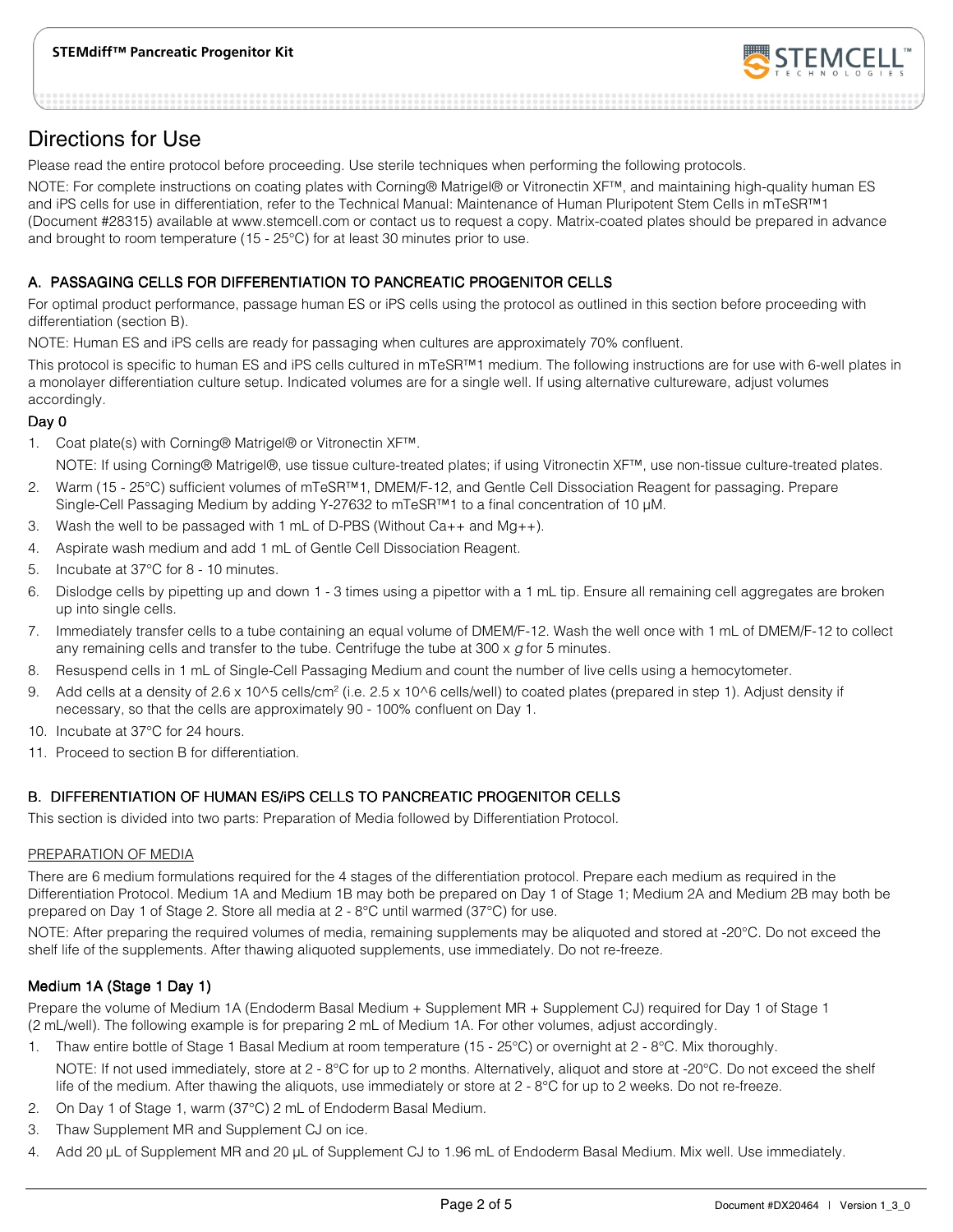

#### Medium 1B (Stage 1 Day 2)

Prepare the volume of Medium 1B (Endoderm Basal Medium + Supplement CJ) required for Day 2 of Stage 1 (2 mL/well). The following example is for preparing 2 mL of Medium 1B. For other volumes, adjust accordingly.

1. Add 20 µL of cold (2 - 8°C) Supplement CJ to 1.98 mL of cold (2 - 8°C) Endoderm Basal Medium. Mix well. Store at 2 - 8°C.

#### Medium 2A (Stage 2 Day 1)

Prepare the volume of Medium 2A (Stage 2 - 4 Basal Medium + Supplement 2A + Supplement 2B) required for Day 1 of Stage 2 (2 mL/well). The following example is for preparing 2 mL of Medium 2A. For other volumes, adjust accordingly.

- 1. On Day 1 of Stage 2, warm (37°C) 2 mL of Stage 2 4 Basal Medium.
- 2. Thaw Supplement 2A and Supplement 2B on ice.
- 3. Add 20 µL of Supplement 2A and 20 µL of Supplement 2B to 1.96 mL of Stage 2 4 Basal Medium. Mix well. Use immediately.

#### Medium 2B (Stage 2 Day 2)

Prepare the volume of Medium 2B (Stage 2 - 4 Basal Medium + Supplement 2B) required for Days 2 and 3 of Stage 2 (total of 4 mL/well). The following example is for preparing 4 mL of Medium 2B. For other volumes, adjust accordingly.

1. Add 40 µL of cold (2 - 8°C) Supplement 2B to 3.96 mL of cold (2 - 8°C) Stage 2 - 4 Basal Medium. Mix well. Store at 2 - 8°C.

#### Medium 3 (Stage 3)

Prepare the volume of Medium 3 (Stage 2 - 4 Basal Medium + Supplement 3) required for Days 1, 2, and 3 of Stage 3 (total of 6 mL/well). The following example is for preparing 6 mL of Medium 3. For other volumes, adjust accordingly.

- 1. On Day 1 of Stage 3, thaw Supplement 3 on ice.
- 2. Add 60 µL of Supplement 3 to 5.94 mL of cold (2 8°C) Stage 2 4 Basal Medium. Mix well. Store at 2 8°C.

#### Medium 4 (Stage 4)

#### Stage 4 Day 1

Prepare the volume of Medium 4 (Stage 2 - 4 Basal Medium + Supplement 4) required for Days 1, 2, and 3 of Stage 4 (total of 6 mL/well). The following example is for preparing 6 mL of Medium 4. For other volumes, adjust accordingly.

- 1. On Day 1 of Stage 4, thaw Supplement 4 on ice.
- 2. Add 60 µL of Supplement 4 to 5.94 mL of cold (2 8°C) Stage 2 4 Basal Medium. Mix well. Store at 2 8°C.
- 3. From the remaining Supplement 4, aliquot the volume required for Day 4 of Stage 4 and store at -20°C.

NOTE: If there is still remaining Supplement 4, it may be aliquoted and stored at -20°C for use in future experiments. Do not exceed the shelf life of the supplement.

#### Stage 4 Day 4

Prepare the volume of Medium 4 (Stage 2 - 4 Basal Medium + Supplement 4) required for Days 4 and 5 of Stage 4 (total of 4 mL/well). The following example is for preparing 4 mL of Medium 4. For other volumes, adjust accordingly.

- 1. On Day 4 of Stage 4, thaw the aliquoted Supplement 4 on ice.
- 2. Add 40 µL of cold (2 8°C) Supplement 4 to 3.96 mL of cold (2 8°C) Stage 2 4 Basal Medium. Mix well. Store at 2 8°C.

#### DIFFERENTIATION PROTOCOL

#### **Schematic for the Generation of Pancreatic Progenitor Cells from Human ES/iPS Cells Using STEMdiff™ Pancreatic Progenitor Kit\***

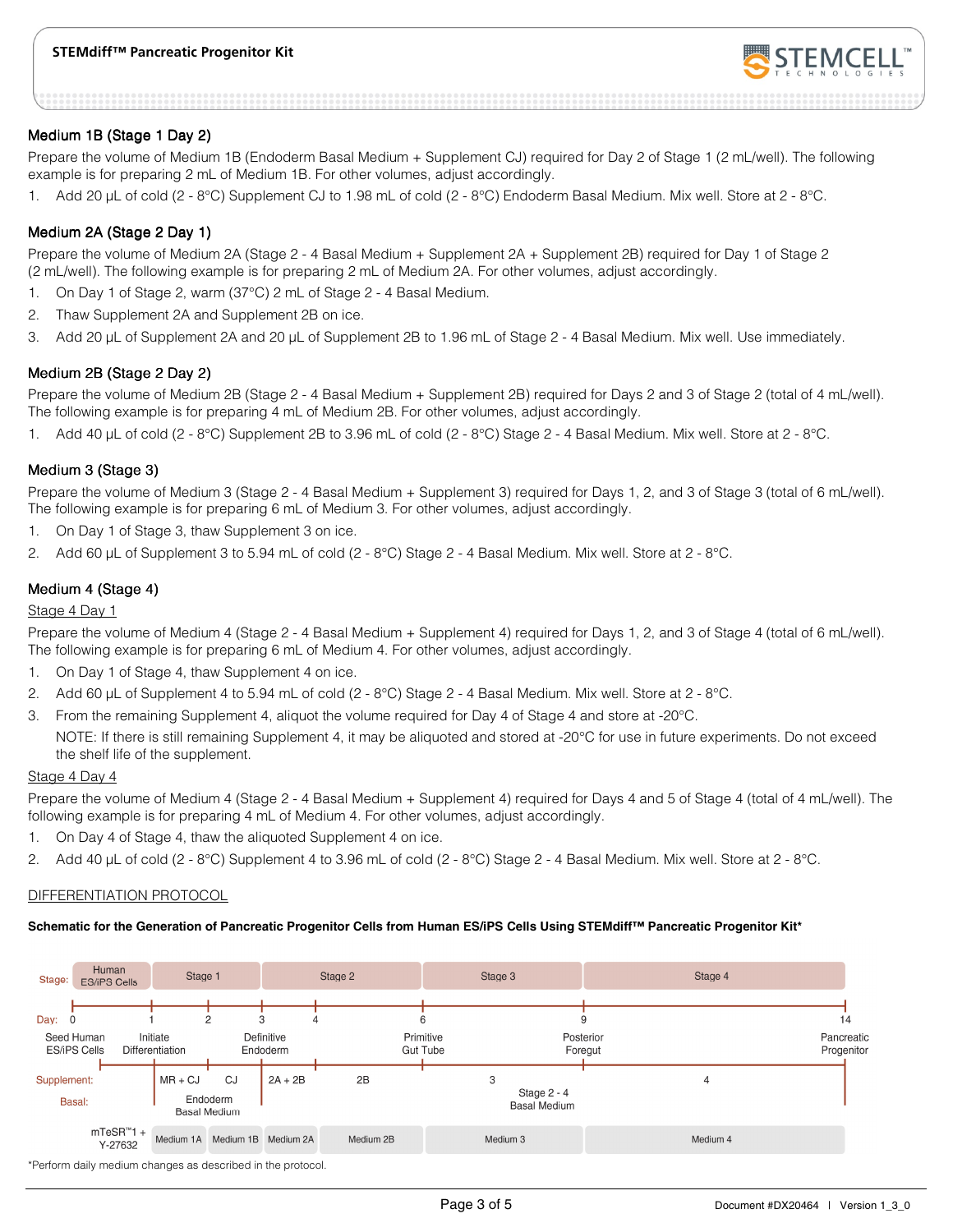### **STEMdiff™ Pancreatic Progenitor Kit**



The following instructions are for use with 6-well plates. Indicated volumes are for a single well. If using alternative cultureware, adjust volumes accordingly.

#### Stage 1 (2 days):

- 1. On Day 1 of Stage 1, prepare Medium 1A and Medium 1B (see Preparation of Media). Store Medium 1B at  $2 \cdot 8^{\circ}$ C until required.
- 2. Aspirate medium from wells and replace with 2 mL of warm (37°C) Medium 1A per well.
- 3. Incubate at 37°C for 24 hours.
- 4. On Day 2 of Stage 1, warm (37 $^{\circ}$ C) Medium 1B.
- 5. Aspirate medium from wells and add 2 mL of Medium 1B per well.
- 6. Incubate at 37°C for 24 hours. Proceed to Stage 2.

Important: Some cell death may be observed during Stage 1 culture. This does not affect the differentiation efficiency of the kit and has been accounted for in the recommended cell density of the protocol.

#### Stage 2 (3 days):

- 7. On Day 1 of Stage 2, prepare Medium 2A and Medium 2B (see Preparation of Media). Store Medium 2B at 2 8°C until required.
- 8. Aspirate medium from wells and replace with 2 mL of warm (37°C) Medium 2A per well.
- 9. Incubate at 37°C for 24 hours.
- 10. On Day 2 of Stage 2, warm (37°C) only the volume of Medium 2B required for Day 2 of Stage 2 use (i.e. 2 mL per well). Store remaining Medium 2B at 2 - 8°C.
- 11. Aspirate medium from wells and add 2 mL of Medium 2B per well.
- 12. Incubate at 37°C for 24 hours.
- 13. On Day 3 of Stage 2, warm (37 $^{\circ}$ C) the remaining Medium 2B (i.e. 2 mL per well).
- 14. Aspirate medium from wells and add 2 mL of Medium 2B per well.
- 15. Incubate at 37°C for 24 hours. Proceed to Stage 3.

#### Stage  $3$  (3 days):

- 16. On Day 1 of Stage 3, prepare Medium 3 (see Preparation of Media).
- 17. Warm (37°C) only the volume of Medium 3 required for Day 1 of Stage 3 use (i.e. 2 mL per well). Store remaining Medium 3 at 2 8°C.
- 18. Aspirate medium from wells and add 2 mL of Medium 3 per well.
- 19. Incubate at 37°C for 24 hours.
- 20. On Day 2 of Stage 3, warm (37°C) only the volume of Medium 3 required for Day 2 of Stage 3 use (i.e. 2 mL per well). Store remaining Medium 3 at 2 - 8°C.
- 21. Aspirate medium from wells and add 2 mL of Medium 3 per well.
- 22. Incubate at 37°C for 24 hours.
- 23. On Day 3 of Stage 3, warm (37°C) the remaining Medium 3 (i.e. 2 mL per well).
- 24. Aspirate medium from wells and add 2 mL of Medium 3 per well.
- 25. Incubate at 37°C for 24 hours. Proceed to Stage 4.

#### Stage 4  $(6$  days):

- 26. On Day 1 of Stage 4, prepare Medium 4 (see Preparation of Media).
- 27. Warm (37°C) only the volume of Medium 4 required for Day 1 of Stage 4 use (i.e. 2 mL per well). Store remaining Medium 4 at 2 8°C.
- 28. Aspirate medium from wells and add 2 mL of Medium 4 per well.
- 29. Incubate at 37°C for 24 hours.
- 30. On Day 2 of Stage 4, warm (37°C) only the volume of Medium 4 required for Day 2 of Stage 4 use (i.e. 2 mL per well). Store remaining Medium 4 at 2 - 8°C.
- 31. Aspirate medium from wells and add 2 mL of Medium 4 per well.
- 32. Incubate at 37°C for 24 hours.
- 33. On Day 3 of Stage 4, warm (37 $^{\circ}$ C) the remaining Medium 4 (i.e. 2 mL per well).
- 34. Aspirate medium from wells and add 2 mL of Medium 4 per well.
- 35. Incubate at 37°C for 24 hours.